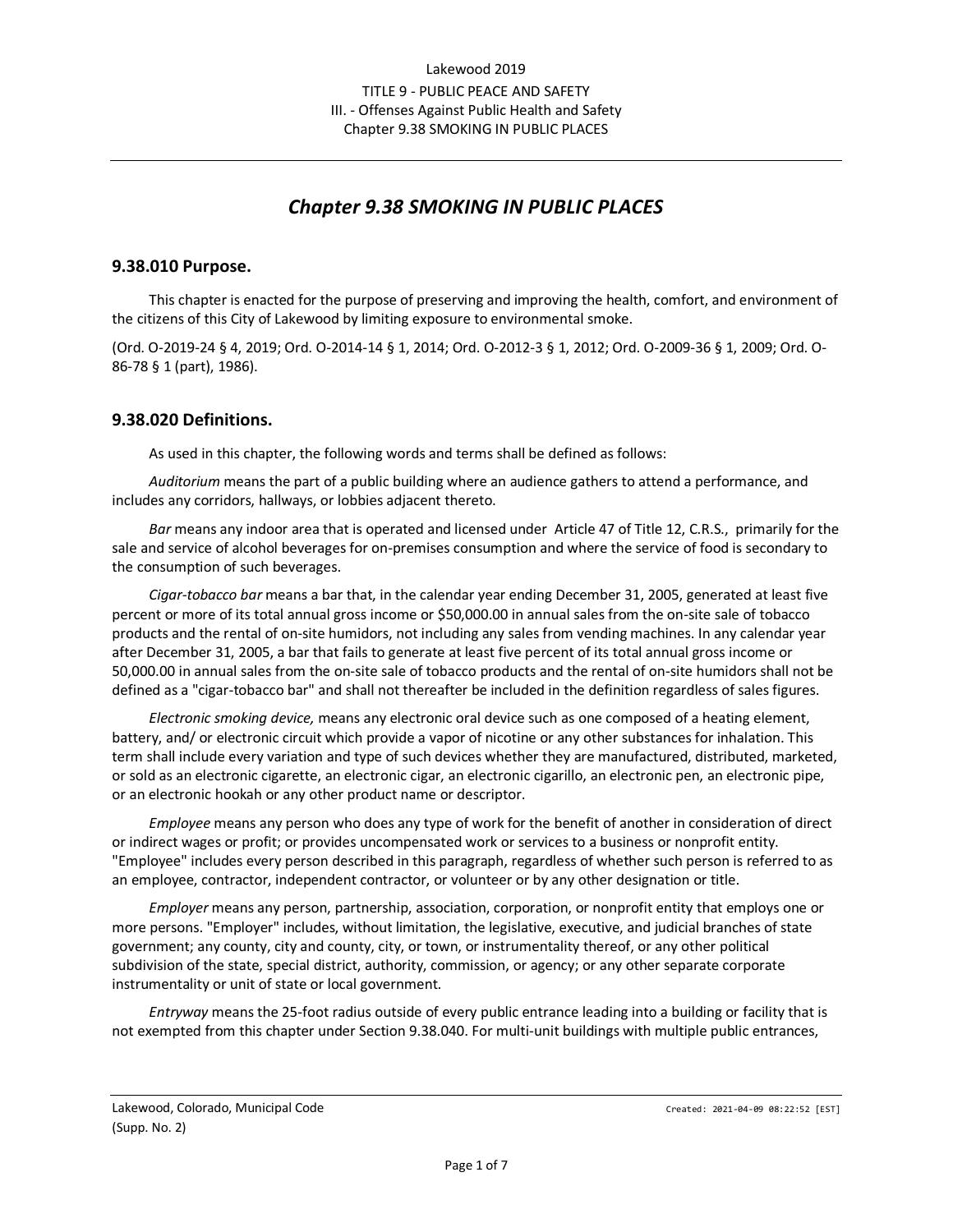the City of Lakewood shall have the discretion, when appropriate, to interpret "entryway" so as to encompass a single area around multiple public entrances and to revise the signage requirements accordingly.

*Environmental smoke* or *secondhand smoke* means the complex mixture formed from the escaping gases, particles, or vapors released into the air as a result of combustion, electrical ignition, vaporization or heating of a tobacco product or a marijuana product when the apparent or usual purpose of the combustion, electrical ignition, vaporization or heating is human inhalation of the byproducts, smoke of a burning tobacco product, also known as "sidestream smoke," and such gases, particles, vapors, or smoke exhaled by the smoker.

*Food service establishment* means any indoor area or portion thereof in which the principal business is the sale of food for on-premises consumption. The term includes, without limitation, restaurants, cafeterias, coffee shops, diners, sandwich shops, and short-order cafes.

*Hookah bar* is an establishment where patrons by themselves or by sharing with others smoke tobacco products or similar products from a communal hookah or nargile or similar device.

*Indoor area* means any enclosed area or portion thereof. The opening of windows or doors, or the temporary removal of wall panels, does not convert an indoor area into an outdoor area.

*Marijuana* shall have the same meaning as in section 16(2)(f) of article XVIII of the Colorado Constitution.

*Marijuana product* means concentrated marijuana products and marijuana products that are comprised of marijuana and other ingredients and are intended to be consumed by smoking or inhalation.

*Place of employment* means any indoor area or portion thereof under the control of an employer in which employees of the employer perform services for, or on behalf of, the employer.

*Public building* means any building owned or operated by:

- (a) The state, including the legislative, executive, and judicial branches of state government;
- (b) Any county, city and county, city, or town, or instrumentality thereof, or any other political subdivision of the state, a special district, an authority, a commission, or an agency; or
- (c) Any other separate corporate instrumentality or unit of state or local government.

*Public meeting* means any meeting open to the public pursuant to Part 4 of Article 6 of Title 24, C.R.S., or any other law of this state.

*Smoke-free work area* means an indoor area in a place of employment where smoking is prohibited under this chapter.

*Smoking* means the burning, heating, electrical ignition or vaporizing of a lighted cigarette, cigar, pipe, electronic smoking device, or any other matter or substance that contains tobacco, nicotine, marijuana, or any other substance, or combination thereof, and the inhaling and exhaling of environmental smoke created thereby.

*Tobacco* means cigarettes, cigars, cheroots, stogies, and periques; granulated, plug cut, crimp cut, ready rubbed, and other smoking tobacco; snuff and snuff flour; cavendish; plug and twist tobacco; fine-cut and other chewing tobacco; shorts, refuse scraps, clippings, cuttings, and sweepings of tobacco; and other kinds and forms of tobacco, prepared in such manner as to be suitable for chewing or for smoking in a cigarette, pipe, or otherwise, or both for chewing and smoking. "Tobacco" also includes cloves and any other plant matter or product that is packaged for smoking.

*Tobacco business* means a sole proprietorship, corporation, partnership, or other enterprise engaged primarily in the sale, manufacture, or promotion of tobacco, tobacco products, or smoking devices or accessories, either at wholesale or retail, and in which the sale, manufacture, or promotion of other products is merely incidental.

(Supp. No. 2)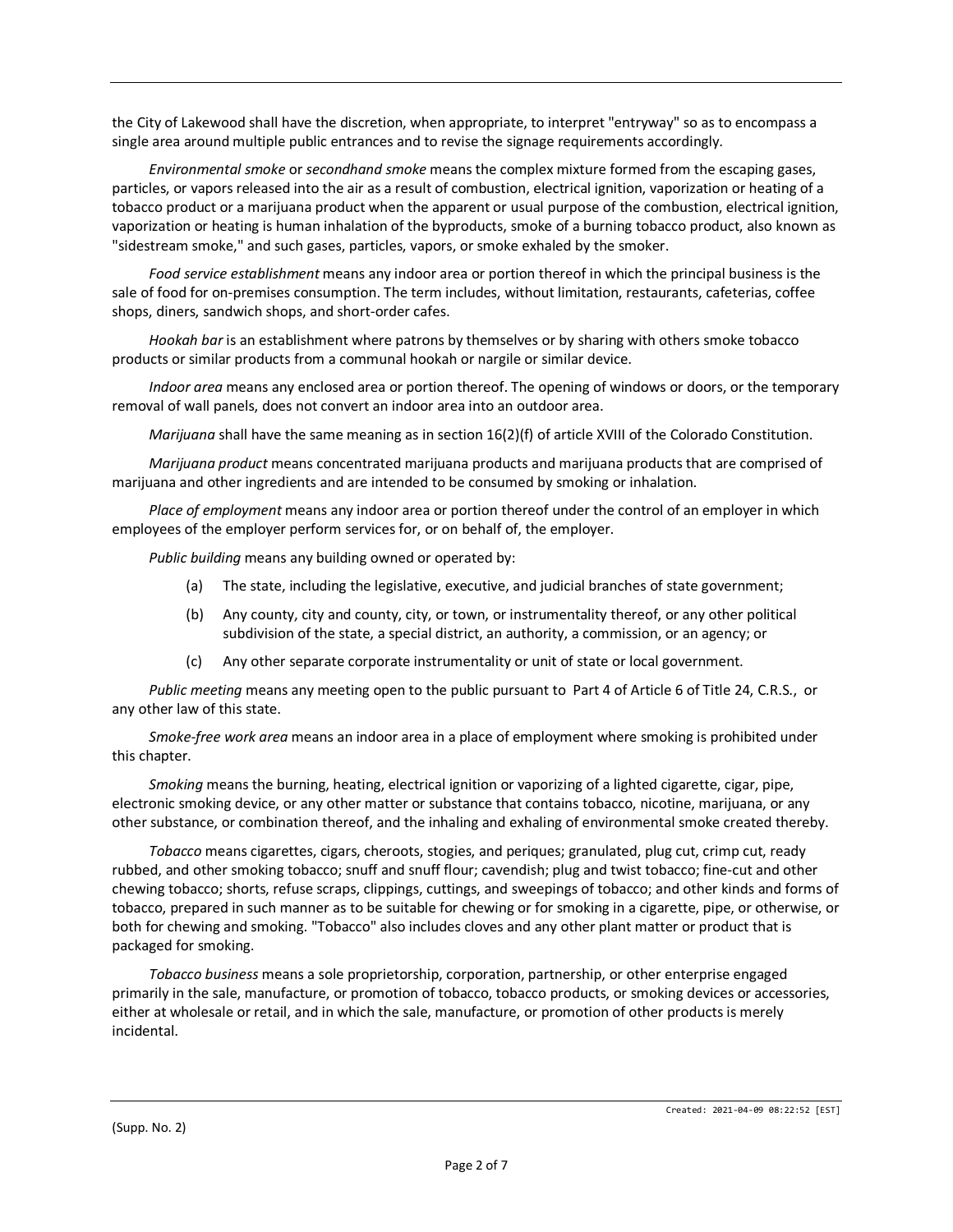*Tobacco product* means any product that contains nicotine or tobacco or is derived from nicotine or tobacco and is intended to be ingested or inhaled; or any electronic device that can be used to deliver nicotine to the person inhaling from the device including but not limited to electronic smoking devices, cigarettes, cigars, cheroots, stogies, and periques; granulated, plug cut, crimp cut, ready rubbed, and other smoking tobacco; snuff and snuff flour; cavendish; plug and twist tobacco; fine-cut and other chewing tobacco; shorts, refuse scraps, clippings, cuttings, and sweepings of tobacco; and other kinds and forms of tobacco, prepared in such manner as to be suitable for chewing or for smoking in a cigarette, pipe, or otherwise, or both for chewing and smoking. "Tobacco product" also includes cloves and any other plant matter or product that is packaged for smoking.

*Work area* means an area in a place of employment where one or more employees are routinely assigned and perform services for or on behalf of their employer.

(Ord. O-2019-24 § 4, 2019; Ord. O-2014-14 § 2, 2014; Ord. O-2014-3 § 4, 2014; Ord. O-2012-3 § 1, 2012; Ord. O 2009-36 § 1, 2009; Ord. O-95-19 § 1, 1995; Ord. O-86-78 § 1 (part), 1986).

#### **9.38.030 General smoking restrictions.**

- A. *Indoor Areas.* Except as provided in Section 9.38.040, and in order to reduce the levels of exposure to environmental smoke, smoking shall not be permitted and no person shall smoke in any indoor area, including, but not limited to:
	- 1. Public meeting places;
	- 2. Elevators;
	- 3. Government-owned or operated means of mass transportation, including, but not limited to, buses, vans, and trains;
	- 4. Taxicabs and limousines;
	- 5. Grocery stores;
	- 6. Gymnasiums;
	- 7. Jury waiting and deliberation rooms;
	- 8. Courtrooms;
	- 9. Child day care facilities;
	- 10. Health care facilities including hospitals, health care clinics, doctors' offices, and other health care related facilities;
	- 11. Any place of employment that is not exempted. In the case of employers who own facilities otherwise exempted from this chapter, each such employer shall provide a smoke-free work area for each employee requesting not to have to breathe environmental tobacco smoke. Every employee shall have a right to work in an area free of environmental tobacco smoke;
	- 12. Food service establishments;
	- 13. Bars;
	- 14. Indoor sports arenas;
	- 15. Restrooms, lobbies, hallways, and other common areas in public and private buildings, condominiums, and other multiple-unit residential facilities;
	- 16. Restrooms, lobbies, hallways, and other common areas in hotels and motels, and in at least 75 percent of the sleeping quarters within a hotel or motel that are rented to guests;

(Supp. No. 2)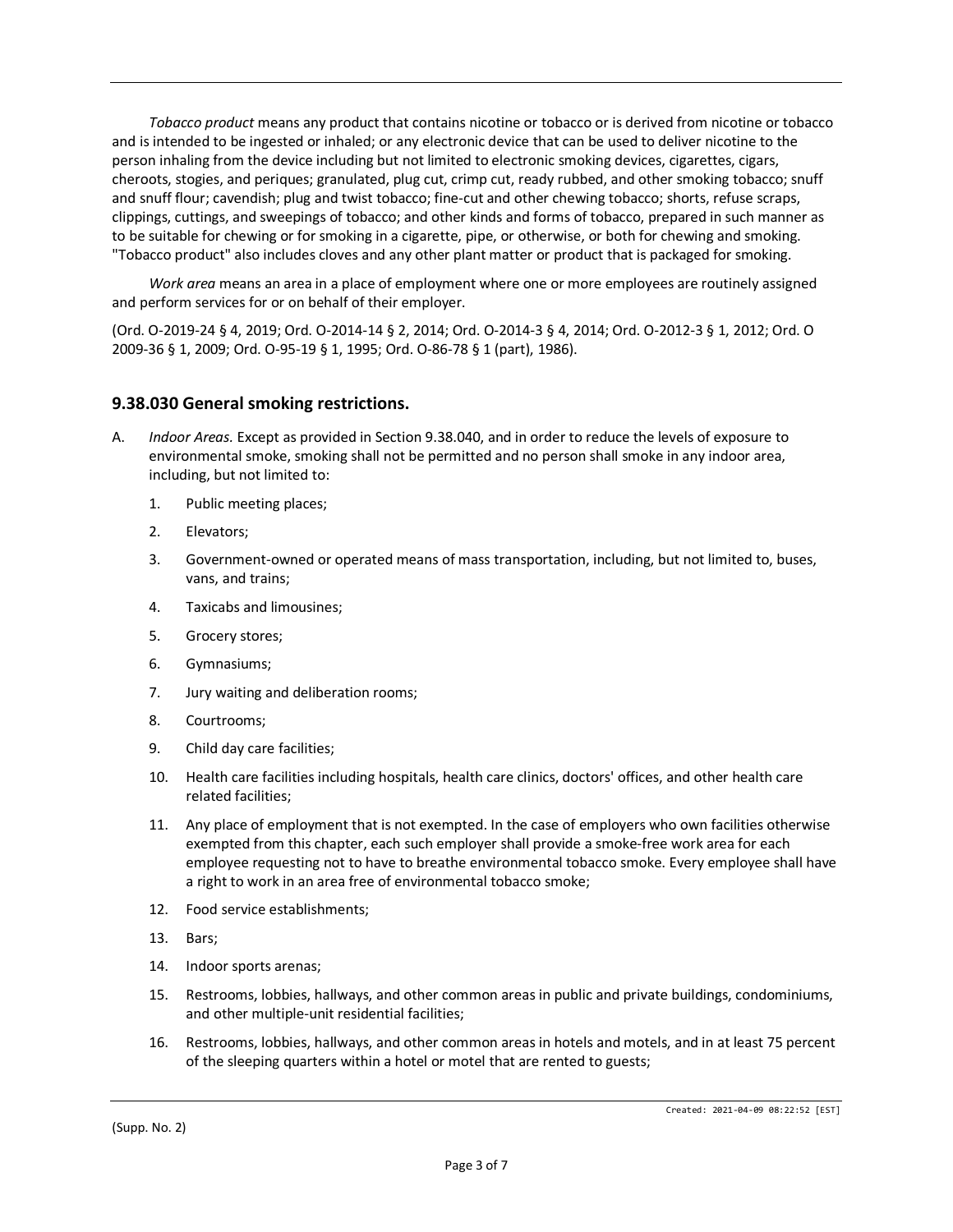- 17. Bowling alleys;
- 18. Billiard or pool halls;
- 19. Facilities in which games of chance are conducted;
- 20. (a) The common areas of retirement facilities, publicly owned housing facilities, and, except as specified in Section 24-14-205(1)(k), nursing homes, but not including any resident's private residential quarters or areas of assisted living facilities specified in Section 25-24-205(1)(k);
	- (b) Nothing in this chapter affects the validity or enforceability of a contract, whether entered into before, on, or after July 1, 2006, that specifies that a part or all of a facility or home specified in this paragraph (20) is a smoke-free area.
- 21. Public buildings;
- 22. Auditoria;
- 23. Theaters;
- 24. Museums;
- 25. Libraries;
- 26. To the extent not otherwise provided in Section 25-14-103.5, public and nonpublic schools; and
- 27. Other educational and vocational institutions.
- B. *Outdoor Areas.* Except as provided in Section 9.38.040, and in order to reduce the levels of exposure to environmental smoke, the smoking of tobacco products shall not be permitted and no person shall smoke tobacco in the following outdoor areas:
	- 1. The entryways of all buildings and facilities listed in paragraphs (1) to (27) of subsection (A).
	- 2. The following facilities in City of Lakewood-owned outdoor parks:
		- a. Playgrounds, swimming pools, skate parks, athletic fields, picnic shelters, tennis courts and similar locations; and
		- b. Outdoor locations where people congregate to partake in City of Lakewood events such as Cider Days or outdoor musical concerts.
	- 3. Transit stops, including light-rail platforms and bus stops, with or without benches and/or shelters.
- C. Nothing herein shall be deemed to permit the smoking of marijuana that is conducted openly and publicly or in a manner that endangers others or otherwise violates state law.

(Ord. O-2019-24 § 4, 2019; Ord. O-2014-14 § 3, 2014; Ord. O-2014-3 § 5, 2014; Ord. O-2012-3 § 1, 2012; Ord. O-2009-36 § 1, 2009; Ord. O-95-19 § 2, 1995; Ord. O-86-78 § 1 (part), 1986).

# **9.38.040 Exceptions to smoking restrictions.**

- A. The prohibitions set forth in Section 9.38.030 shall not apply to smoking tobacco products in:
	- 1. Private homes, private residences, and private automobiles; except that this chapter shall apply if any such home, residence, or vehicle is being used for child care or day care or if a private vehicle is being used for the public transportation of children or as part of health care or day care transportation;
	- 2. Limousines under private hire;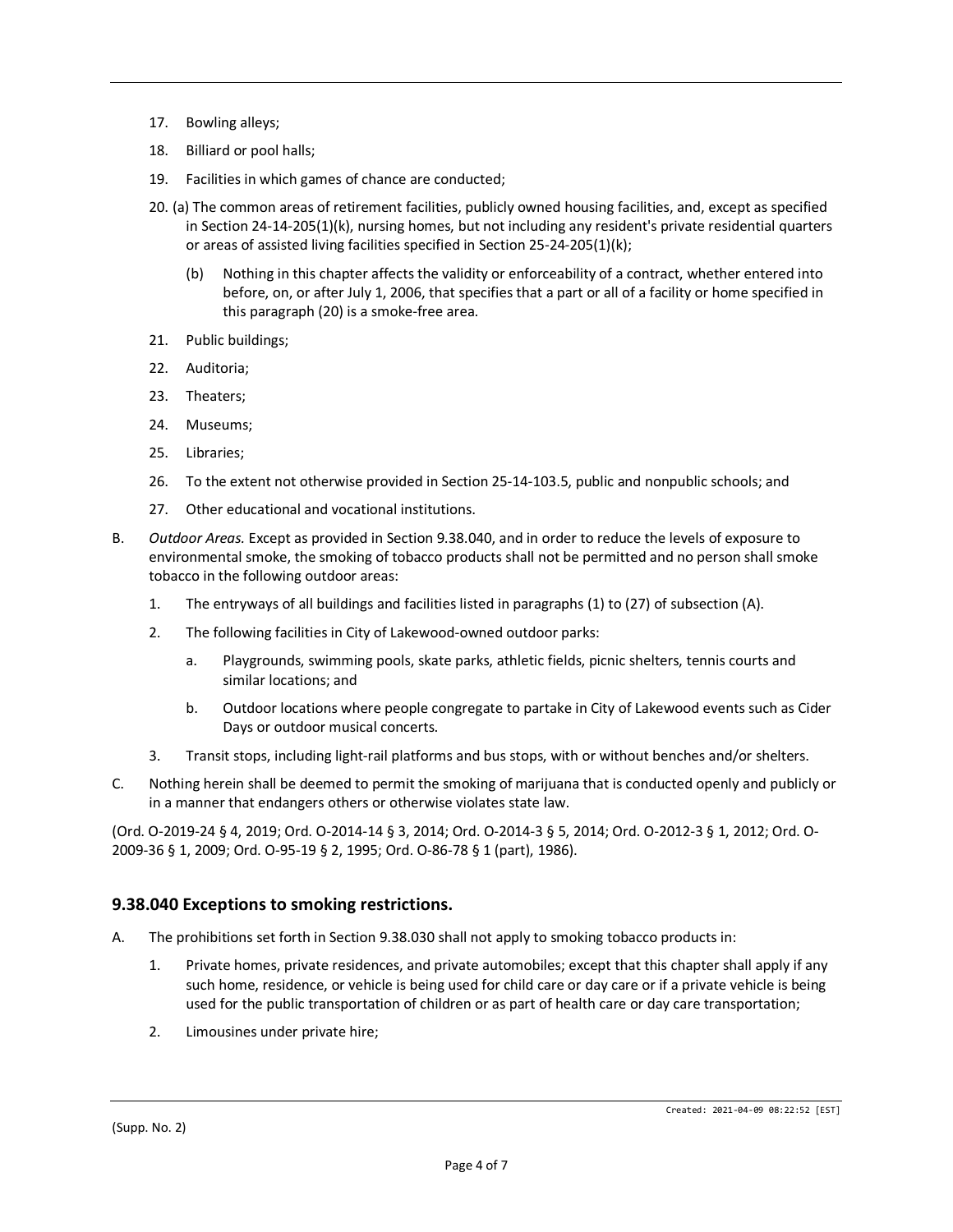- 3. A hotel or motel room rented to one or more guests if the total percentage of such hotel or motel rooms in such hotel or motel does not exceed 25 percent;
- 4. Any retail tobacco business; provided, however, that no person under 18 years of age shall be allowed on the premises. No retail tobacco business may be located in a liquor-licensed premises.
- 5. A cigar-tobacco bar as provided herein;
- 6. The outdoor area of any business, including the patios of liquor-licensed establishments and business establishments where food or beverages are served;
- 7. A place of employment that is not open to the public and that is under the control of an employer that employs three or fewer employees;
- 8. A private, nonresidential building on a farm or ranch, as defined in Section 39-1-102, C.R.S., that has an annual gross income of less than \$500,000.00; or
- 9. (a) The areas of assisted living facilities:
	- i. That are designated for smoking for residents;
	- ii. That are fully enclosed and ventilated; and
	- iii. To which access is restricted to the residents or their guests.
	- (b) As used in this paragraph (9), "assisted living facility" means a nursing facility, as that term is defined in Section 25.5-4-103, C.R.S., and an assisted living residence, as that term is defined in Section 25-27-102.
- 10. Hookah bars, as provided herein; and
- 11. The outdoor areas of golf courses.

(Ord. O-2014-14 § 4, 2014; Ord. O-2014-3 § 6, 2014; Ord. O-2012-3 § 1, 2012; Ord. O-2009-36 § 1, 2009; Ord. O-95- 19 § 3, 1995; Ord. O-86-78 § 1 (part), 1986).

# **9.38.045 Exceptions to marijuana smoking restrictions.**

The prohibitions set forth in Section 9.38.030 shall not apply to smoking marijuana in: private homes or private residences; except that this chapter shall apply if such home or residence is being used for child care or day care.

(Ord. O-2014-3 § 7, 2014).

# **9.38.050 Optional restrictions.**

- A. The owner or manager of any place not specifically listed in Section 9.38.030 including a place otherwise exempted under Section 9.38.040 may post signs prohibiting smoking or providing smoking and nonsmoking areas. Such posting shall have the effect of including such place, or the designated nonsmoking portion thereof, in the places where smoking is prohibited or restricted pursuant to this chapter.
- B. If the owner or manager of a place not specifically listed in Section 9.38.030, including a place otherwise exempted under Section 9.38.040, is an employer and receives a request from an employee to create a smoke-free work area as contemplated by Section 9.38.030(A)(11), the owner or manager shall post a sign or signs in the smoke-free work area as provided in subsection (A) of this section.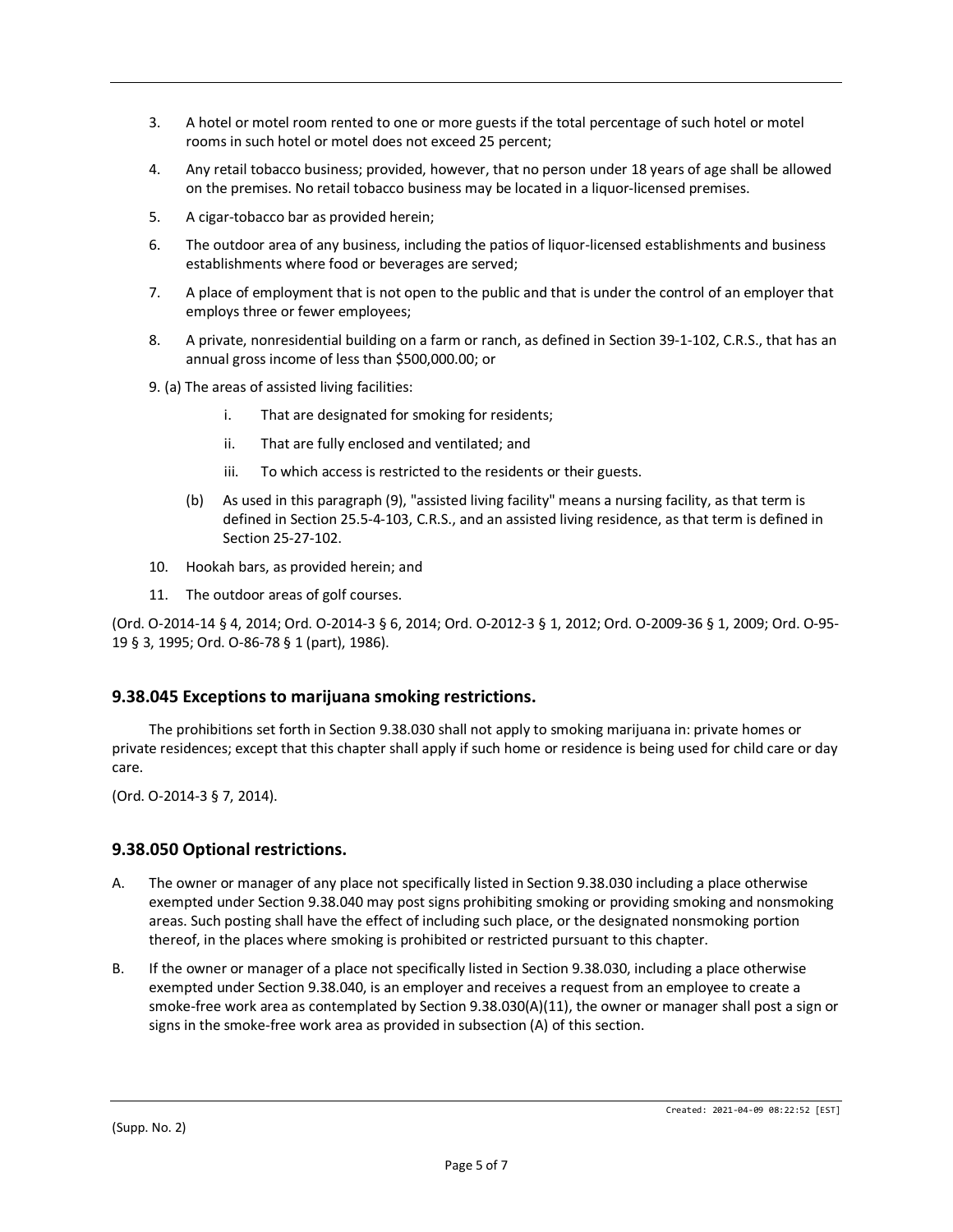(Ord. O-2012-3 § 1, 2012; Ord. O-2009-36 § 1, 2009; Ord. O-95-19 § 4, 1995; Ord. O-94-33 § 24, 1994; Ord. O-86-78 § 1 (part), 1986).

#### **9.38.060 Hookah bars.**

- A. After the effective date of this Ordinance, no new hookah bars shall be permitted within the City of Lakewood's corporate boundaries. Existing hookah bars that are open and operating as of the effective date of this Ordinance may continue operating, but may not expand in size or change locations after the effective date of the Ordinance.
- B. It shall be unlawful for a person under the age of 18 years to enter a hookah bar. It shall be unlawful for the owner or manager of a hookah bar to allow a person under the age of 18 years to enter the premises.
- C. No hookah bar may be located in a liquor-licensed premises.
- D. It shall be unlawful for any person to smoke marijuana in a hookah bar.

(Ord. O-2019-24 § 4, 2019; Ord. O-2014-3 § 8, 2014; Ord. O-2012-3 § 1, 2012).

# **9.38.070 Cigar—Tobacco bars.**

- A. A cigar-tobacco bar shall not expand its size or change its location from the size and location in which it existed as of December 31, 2005.
- B. It shall be unlawful for a person under the age of 18 years to enter a cigar-tobacco bar. It shall be unlawful for the owner or manager of a cigar-tobacco bar to allow a person under the age of 18 years to enter the premises.
- C. After the effective date of this Ordinance O-2012-3, no new cigar-tobacco bar shall be permitted to open.
- D. It shall be unlawful for any person to smoke marijuana in a cigar-tobacco bar.

(Ord. O-2014-3 § 9, 2014; Ord. O-2012-3 § 1, 2012).

#### **9.38.075 Tobacco business.**

It shall be unlawful for any person to smoke marijuana in a tobacco business.

(Ord. O-2014-3 § 10, 2014).

#### **9.38.080 Signage.**

- A. It shall be unlawful for an owner or lessee or person in charge of a building or business open to the public to fail to post a sign as described herein at each entrance available to the public. The City of Lakewood shall have the discretion, when appropriate, to modify the requirements for the location and number of signs, in applying this provision to multi-unit buildings with multiple public entrances.
	- 1. The sign shall state that no smoking is allowed within 25 feet of the entrance.
	- 2. The sign shall be posted on or adjacent to the entrance door, and shall use letters no less than one inch in height.
	- 3. The international No Smoking symbol may be used in conjunction with the required text on the sign.

(Supp. No. 2)